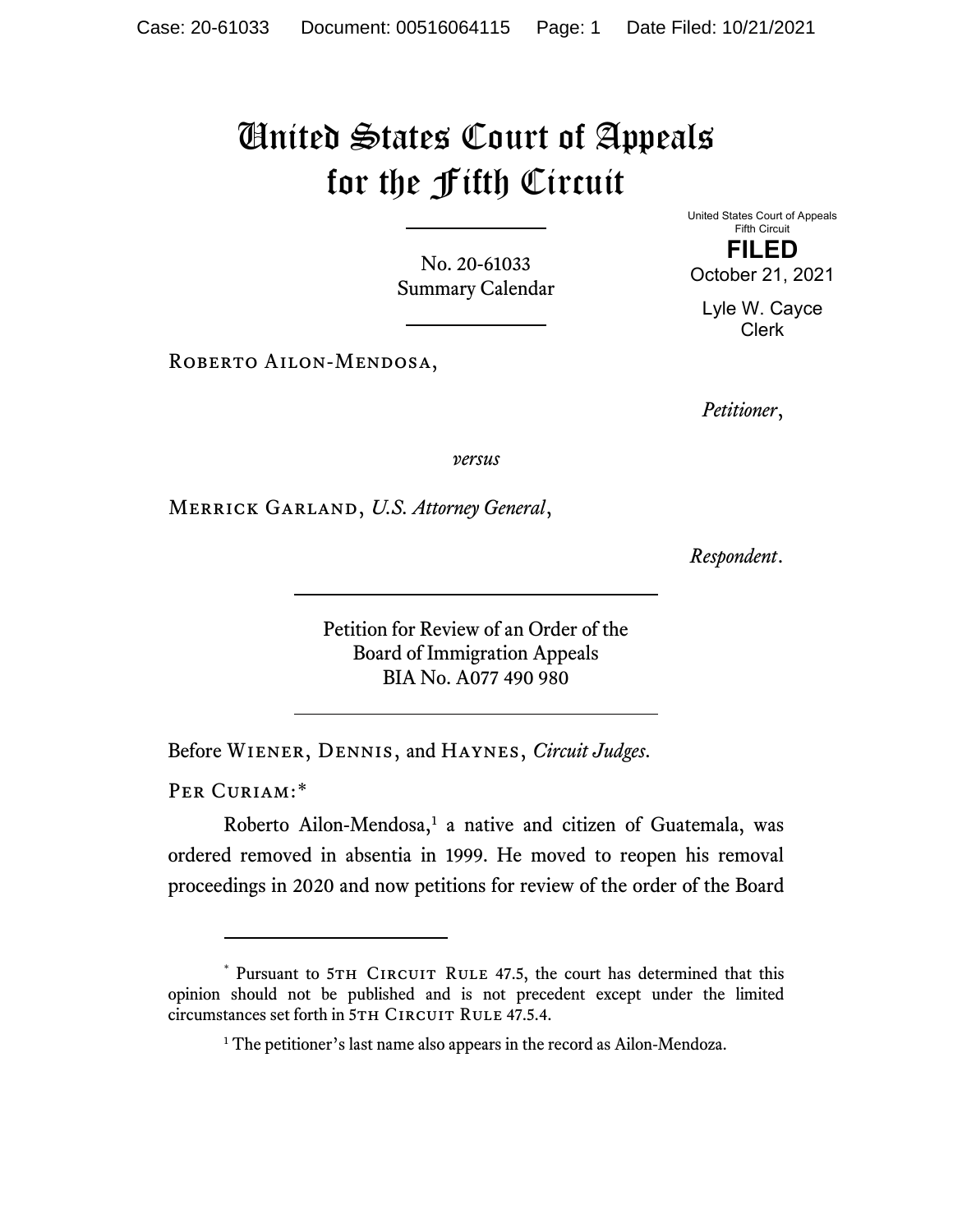## No. 20-61033

of Immigration Appeals (BIA) dismissing his appeal from the denial of that motion by the immigration judge (IJ).

We review the denial of a motion to reopen under a "highly deferential" abuse-of-discretion standard. *Singh v. Gonzales*, 436 F.3d 484, 487 (5th Cir. 2006) (quoting *Zhao v. Gonzales*, 404 F.3d 295, 301 (5th Cir. 2005)). This standard requires us to affirm the denial "as long as it is not capricious, without foundation in the evidence, or otherwise so irrational that it is arbitrary rather than the result of any perceptible rational approach." *Gomez-Palacios v. Holder*, 560 F.3d 354, 358 (5th Cir. 2009) (citing *Singh*, 436 F.3d at 487). Our review is generally confined to the BIA's decision, even though we may also consider the IJ's decision insofar as it affected the decision of the BIA. *See Orellana-Monson v. Holder*, 685 F.3d 511, 517 (5th Cir. 2012) (citing *Wang v. Holder*, 569 F.3d 531, 536 (5th Cir. 2009)).

Aliens seeking to reopen their removal proceedings may invoke the immigration court's regulatory power to reopen sua sponte or a statutory right to reopen under 8 U.S.C. § 1229a(c)(7). *Lugo-Resendez v. Lynch*, 831 F.3d 337, 340–41 (5th Cir. 2016). Ailon-Mendosa did both. First, he claimed that reopening was appropriate under  $\S 1229a(c)(7)(C)(ii)$ , a provision that allows reopening at any time[2](#page-1-0) based on evidence of changed country conditions. Ailon-Mendosa introduced little evidence of changed conditions; his submission primarily concerned an incident involving his father. The BIA did not abuse its discretion in concluding that this was insufficient to demonstrate the requisite showing of a material change of conditions in Guatemala between the time Ailon-Mendosa was ordered removed in 1999 and the filing of his motion in 2020. *See Nunez v. Sessions*, 882 F.3d 499, 508–

<span id="page-1-0"></span><sup>&</sup>lt;sup>2</sup> A statutory motion to reopen must generally be filed within 90 days of the entry of a removal order. *See* § 1229a(c)(7)(C)(i).